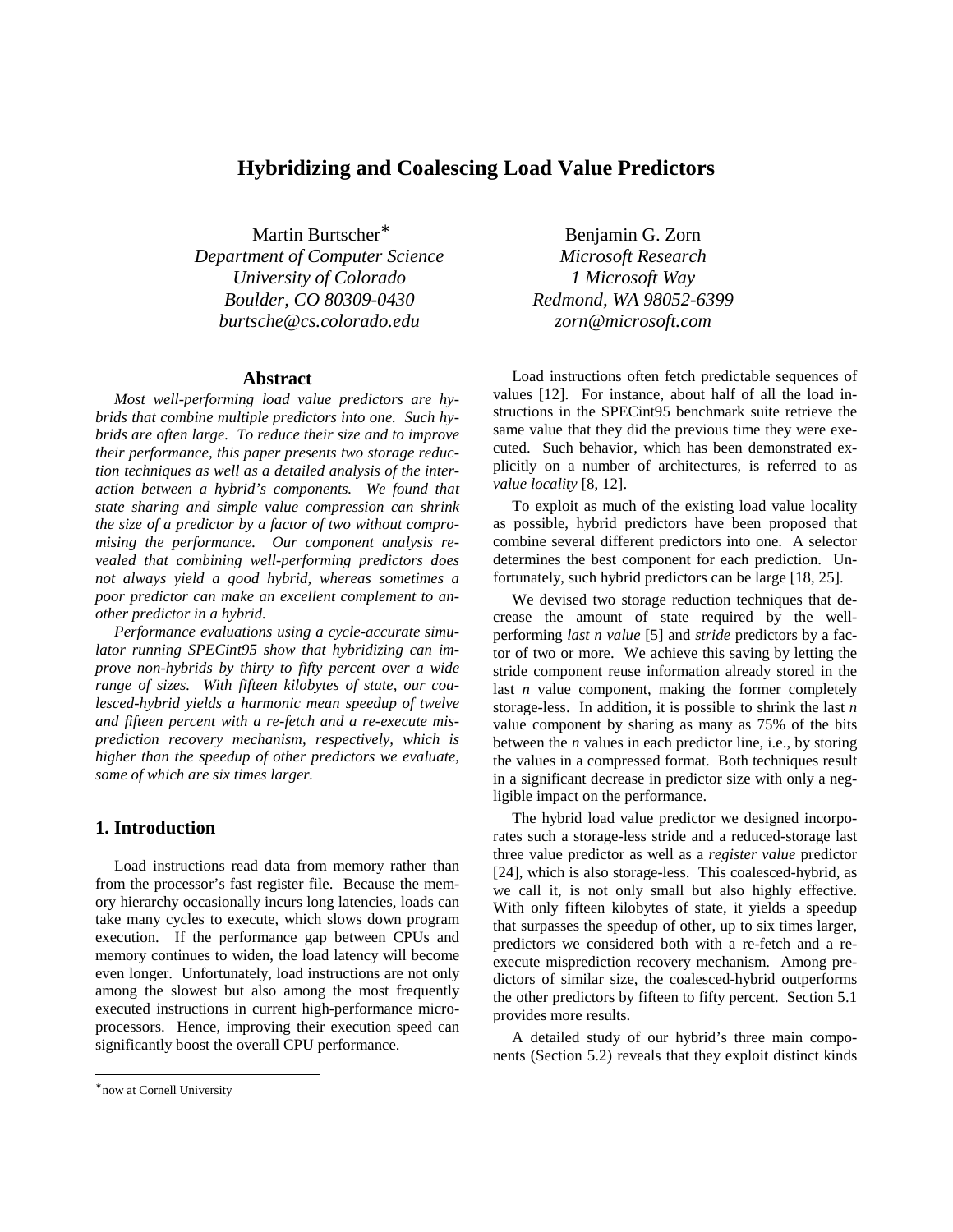of load value locality and thus contribute independently to the overall performance. This observation, which has also been made by Wang and Franklin [25] and others, indicates that predictors can be combined effectively to exploit a larger fraction of the existing load value locality. Building hybrid predictors may therefore be worthwhile in spite of their greater complexity. Our study further shows that not all predictors make good components for a hybrid and, more surprisingly, that some predictors with a poor individual performance make a more valuable addition to a hybrid than other predictors with a good individual performance. Hence, detailed analyses are necessary to identify components that complement each other well.

The remainder of this paper is organized as follows: Section 2 introduces related work. Section 3 describes the storage reduction techniques and the architecture of our coalesced-hybrid load value predictor. Section 4 explains the evaluation methods. Section 5 presents the results. Section 6 concludes the paper with a summary.

# **2. Related Work**

**Background**: To date, several categories of load value locality have been observed, including last value (sequences of identical values: e.g., 2, 2, 2, 2) [8, 12], stride (sequences of values with a constant offset between them: e.g., 1, 3, 5, 7, 9) [8, 19], last *n* value (repetitions within the last *n* values, e.g., 1, 2, 1, 2, 1, 2) [5, 11, 25], and finite context predictability (reoccurring arbitrary sequences of values: e.g., 1, 7, 3, ..., 1, 7, 3) [19]. Last value predictability is the simplest and most prominent kind of load value locality. Pure stride predictability (with a non-zero offset), on the other hand, occurs only infrequently. Last *n* value and finite context predictability have considerable potential but the latter is hard to exploit in small predictors. At least twenty percent of the dynamically executed load instructions cannot be predicted using any of the above mentioned schemes.

Like branch mispredictions, incorrect load value predictions necessitate a recovery process and thus incur a cycle penalty. Consequently, a load value predictor can actually slow down a processor instead of speeding it up if the percentage of incorrect predictions is so large that more cycles are added than saved. It is therefore important not to attempt a prediction if the prediction is likely to be incorrect. This is why almost all load value predictors are equipped with a *confidence estimator* (CE). A prediction is only made if the estimated confidence that the prediction will be correct is high. There are two main approaches to confidence estimation in the current value prediction literature: saturating counters [12] and prediction outcome histories [3, 4, 6]. Both approaches have close counterparts in the branch prediction literature because confidence estimators are similar in design to branch predictors.

Saturating counters can count up and down between two boundaries, say zero and fifteen. If the counter has reached fifteen, counting up will not change its value. Likewise, counting down from zero leaves the counter at zero. The *bimodal* [13] confidence estimator uses such counters to record how many predictable values have been seen in the recent past. The higher the count, the higher the confidence that the next load will be predictable since predictable load instructions do not frequently become unpredictable and vice-versa.

The *SAg* [26] confidence estimator represents an alternative approach. It works based on keeping a small history of the most recent prediction outcomes (success or failure) [22]. Such histories consist of a short bit-pattern in which every bit indicates whether the corresponding load value was predictable or not. For instance, the leftmost bit may record whether the most recent load value was predictable, the next bit keeps the same information about the second most recent load value, etc. Every possible history pattern has a saturating counter associated with it to record the number of correct predictions that followed the corresponding history pattern in the recent past, thus assigning a confidence to each pattern.

Predicting a load value allows the CPU to start processing the dependent instructions without having to wait for the memory access to complete. *Speculative execution* is required to continue executing with a predicted value before the prediction outcome is known [20]. Because branch prediction requires a similar mechanism, most modern microprocessors already contain the necessary hardware to perform this kind of speculation.

Unfortunately, branch misprediction recovery hardware causes all the instructions that follow a misspeculated instruction to be purged and *re-fetched*. This is a very costly operation and makes a high prediction accuracy paramount. Unlike branches, which invalidate the entire execution path when mispredicted, mispredicted loads only invalidate the instructions that depend on the loaded value. In fact, even the dependent instructions per se are correct, they just need to be *re-executed* with the correct input value(s) [11]. A better recovery mechanism for load misspeculation therefore only re-executes the instructions that depend on the mispredicted load value. Such a recovery policy is less susceptible to mispredictions but may be hard to implement.

**Techniques**: Several research groups [5, 11, 25] have investigated last *n* value predictability and noted its potential. In this paper we show how the size of such a predictor can be reduced twofold by sharing the most significant bits among the *n* values. We found that up to 75% of the bits can be shared between the *n* values in each predictor line essentially without loss of performance.

Tullsen and Seng [24] present a register value predictor (Reg) that is storage-less except for its confidence es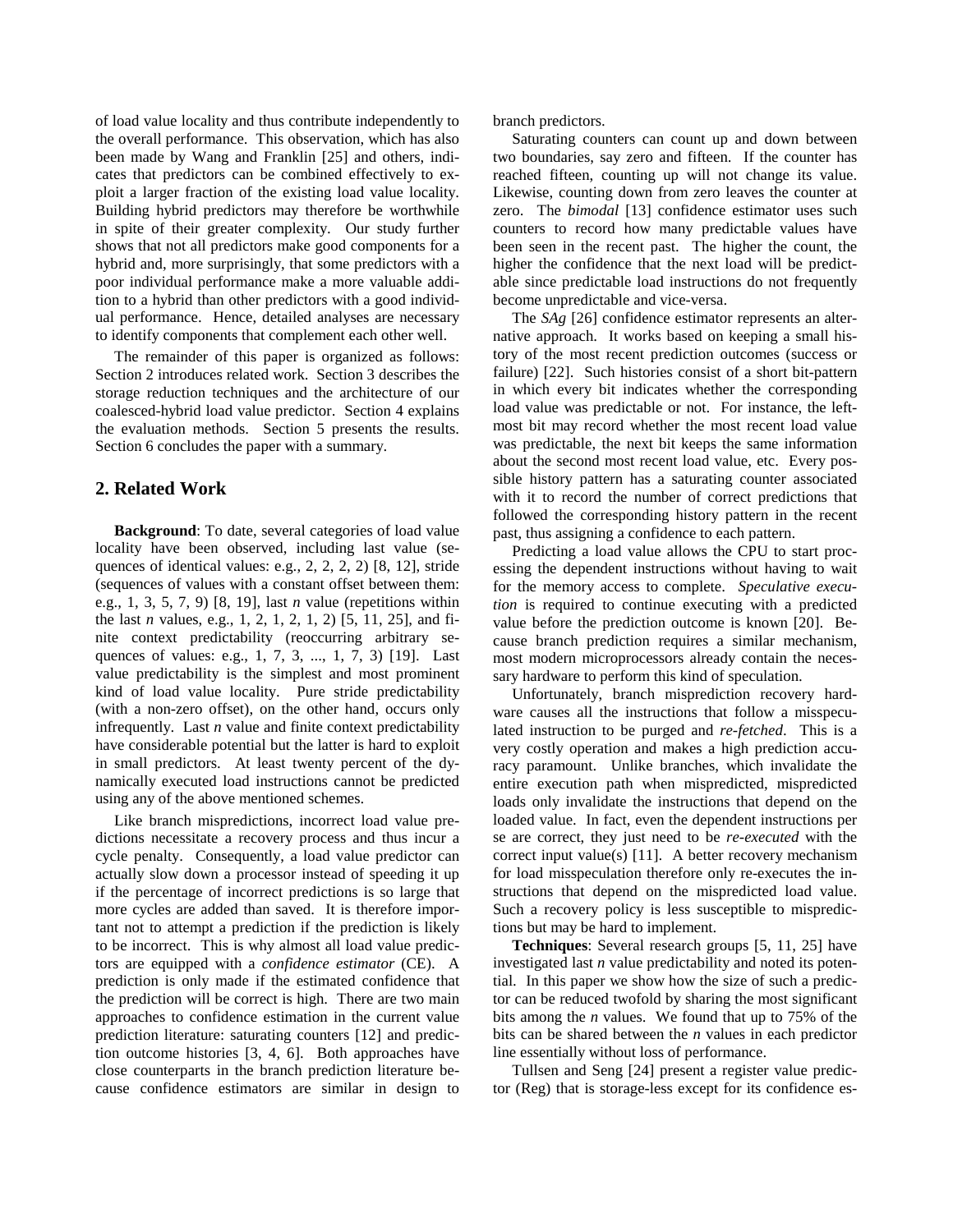timator. It predicts that a load will fetch a value that is already in the target register of the load instruction before the load is executed. Since the predictor uses the CPU's register file as a source for values, it does not require any value storage in the predictor. This paper includes a performance analysis of a register value predictor showing that it complements other predictors exceptionally well in a hybrid load value predictor. We further demonstrate how a stride predictor can also be made storage-less in combination with a last two value predictor.

**Other Predictors**: Lipasti et al. [12] designed a last value (LV) predictor with a bimodal confidence estimator. In prior work [2, 3] we show that the SAg confidence estimator is able to improve the performance of most predictors. We therefore also use SAg confidence estimators in our coalesced-hybrid predictor.

Sazeides and Smith [19] introduce the stride 2-delta (St2d) and the finite context method (FCM) predictor. The former maintains two strides instead of one. The stride used for making predictions is only updated if a new stride has been seen at least twice in a row, which reduces the number of mispredictions [8]. A stride 2-delta predictor is included in our performance comparison in Section 5.1. Finite context method predictors retain short sequences of fetched load values. During a prediction they try to find the current sequence in their "database" and, if found, use the next value from the stored sequence to make a prediction.

**Hybrids**: Our performance comparison also includes a hybrid between a finite context method and a stride 2 delta predictor (St2d+FCM), as proposed by Rychlik et al. [18]. Their hybrid does not include any state reduction techniques. In a later technical report, Rychlik et al. augmented their predictor with a popular last value predictor and studied updating only one component at a time to increase the predictor's capacity [17].

Wang and Franklin designed a predictor that makes predictions based on the last four distinct values (LD4V) [25]. Their predictor uses a two-level access-patternbased bimodal confidence estimator (acBim). In previous work, we show that it may not be necessary to store distinct values and propose a predictor that retains the last four values (L4V) independent of whether they are distinct or not [5]. In this paper we show that the size of such a predictor can be reduced significantly by storing compressed values.

Wang and Franklin further propose a hybrid predictor that combines a last four distinct value predictor with a stride predictor (LD4V+St). In Section 5.1, we compare our predictor with both of Wang and Franklin's. In their hybrid, the stride component shares its base value with the last four distinct value component [25].

Pinuel et al. present a hybrid between a last value, a stride, and a finite context method predictor [15] (LV+St+FCM) in which the stride component also obtains its base value from the last value component. In addition, the FCM component shares a value field with the last value component.

We now show that not only the base value but also the offset (or stride) required by the stride predictor can be shared with a last *n* value predictor, thus making the stride predictor completely storage-less. Furthermore, we are also able to reduce the size of the last *n* value predictor by sharing bits among the *n* values.

### **3. Design of the Coalesced-Hybrid Predictor**

Our predictor started out as a simple last value predictor with a SAg confidence estimator [3]. The first part of Figure 3.1 (denoted as *Tag SAg LV*) shows an excerpt of four lines from such a predictor with eight-bit partial tags and ten-bit prediction outcome histories (the associated saturating counters are not shown). It predicts that a load instruction will fetch the same value that it did the previous time it was executed, but the predicted value is only used if the partial tag matches and the confidence associated with the history in the selected predictor line is above a preset threshold.



Figure 3.1: Architecture excerpts of three stages in the evolution of the coalesced-hybrid load value predictor. Only the tag and the first two of the L4V predictor's four components are shown.

In a previous publication [5], we show that even for moderate predictor sizes it is beneficial to reduce the height of a last value predictor in order to make it wider (yielding, for example, a last four value predictor that is one forth as tall). Doing so increases the performance of the predictor without significantly changing the overall predictor size. The size does increase a little due to the duplication of the second level of the SAg confidence estimator. The middle part of Figure 3.1 shows one line of a partially tagged SAg last four value predictor (*Tag SAg L4V*). The predictor basically consists of four independent "last value" components that share the partial tags. Whichever of the four components reports the highest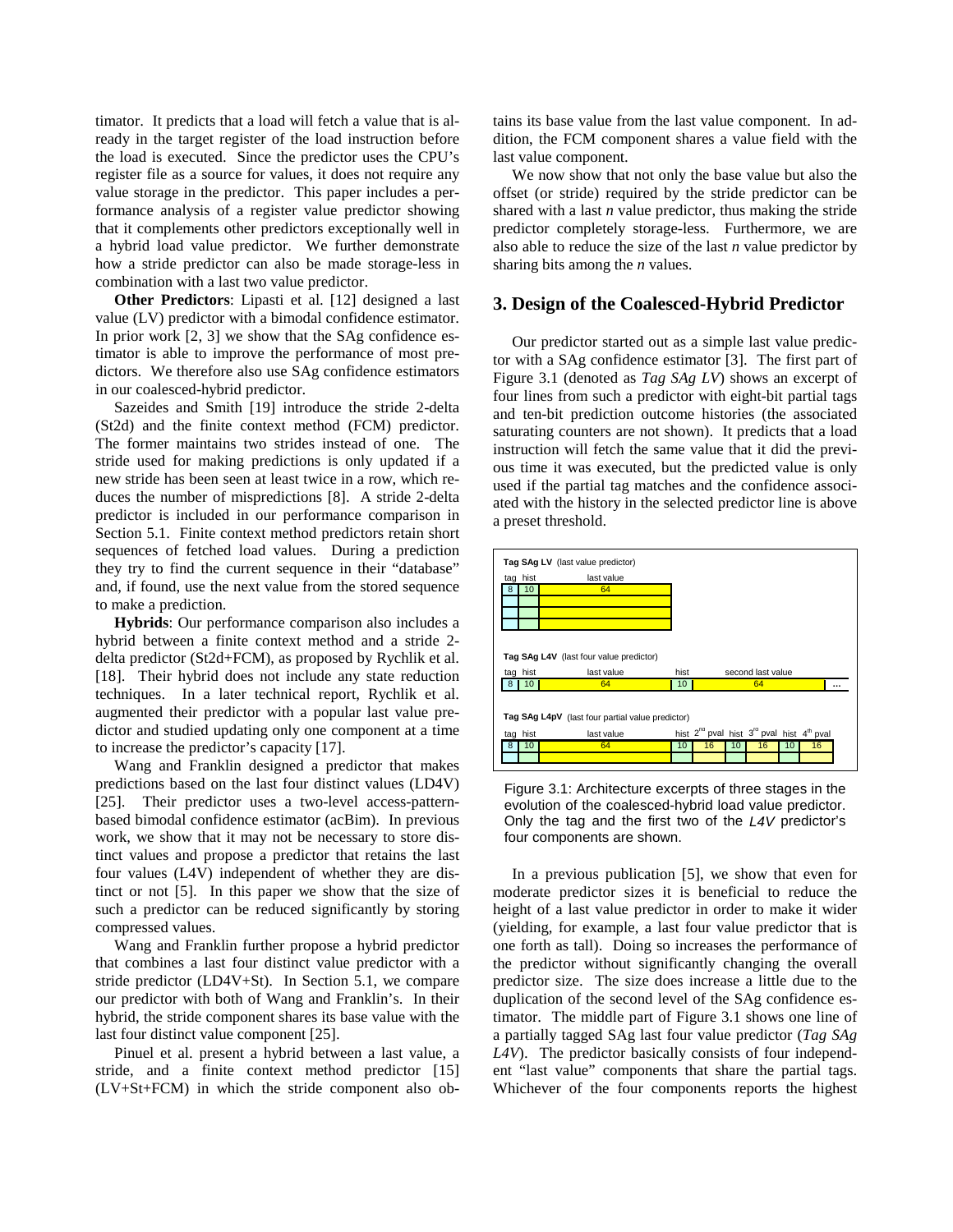confidence is selected to make the next prediction. In case of a tie the component with the youngest value is selected [5]. Using the already present confidence information to guide the selection process eliminates the need for additional storage of selector related information [16, 18].

We have already shown the last four value predictor to perform well [5]. Now we improve this predictor further. The enhancements described in the remainder of this section are novel contributions of this paper.

First, we realized that the most significant bits of the four values within each predictor line are almost always identical. Hence, it suffices to store them only once instead of four times. Surprisingly, as many as 48 bits (or three quarters of all the bits) can be shared virtually without degrading the performance of the predictor. The last four *partial* value predictor (*Tag SAg L4pV* in Figure 3.1) stores the full 64 bits of the most recently loaded (last) value but retains only the sixteen least significant bits of the three remaining values in each line. This reduces the predictor's size by about a factor of two. As a consequence, the predictor is able to store twice as many values as its predecessor of the same size, which improves the performance, in particular with small predictors.

We then noticed that a last two value or wider predictor includes a "free" stride predictor. Stride predictors retain the last value and the difference (offset) between the last and the second to last value. The predicted value is the last value plus the offset. Our last four (partial) value predictor already retains the last value, and the stride can be computed on-the-fly out of the second to last value and the last value. The predicted value evaluates to two times the last value minus the second last value. The necessary subtraction can be performed in parallel with the access to the second level of the confidence estimator since the two operations are independent. Except for the extra confidence estimator, the stride predictor is storage-less in combination with a last *n* value predictor (for  $n \ge 2$ ).

Because the fourth component of the *L4pV* predictor hardly contributes to the overall performance (Section 5.5), we decided to leave it out and to add two additional confidence estimators, one of which is used for the storage-less stride predictor. We found Tullsen and Seng's register value predictor [24] to be an ideal candidate for the second confidence estimator since their predictor is also storage-less and only requires a confidence estimator.

We then added one more enhancement to the predictor. Bekerman et al. [1] and, independently, by Calder et al. [6] found that infrequently executed loads that alias with frequently executed loads evict useful predictor entries often enough to degrade the performance. According to their suggestion, we added a bit to the partial tags (which we termed *b-tags*) to indicate whether the last access to a given predictor line resulted in a tag miss. This bit makes it possible to prevent a predictor line from being updated after a first tag miss. Only allowing updates after at least two consecutive misses effectively prevents infrequently executed loads from being able to pollute the predictor.

Figure 3.2 shows the architecture of the resulting coalesced-hybrid load value predictor with its storage-less stride, storage-less register, and reduced-storage last three partial value components (*St+Reg+L3pV*).

Every line of the predictor includes a nine-bit partial b-tag. A predictor line can only be updated after at least two consecutive tag misses, and predictions are only made if the partial tag matches. The five identical SAg confidence estimators each consist of an array of ten-bit histories "hist" to record which of the last ten seen load values were predictable and an array of three or four-bit saturating counters to "measure" how frequently each possible history-pattern has recently been followed by a predictable load value [2, 3]. Predictions are only made if the current history has a high enough count associated with it. The first confidence estimator forms the stride predictor (*St*) whose only other element is the adder since it shares values with the *L3pV* component. The second confidence estimator belongs to the register value component (*Reg*), which uses values from the CPU's register file for making predictions. The remaining three confidence estimators, the 64-bit field and the two twenty-bit partial value fields form the last three partial value (*L3pV*) component. We increased the size of the partial values from sixteen to twenty bits so that the predictor can accommodate programs that are larger than our benchmark suite. The predictor can be pipelined over two stages similar to the way we pipelined the last four value predictor [5].



Figure 3.2: The architecture of our B-Tag SAg St+Reg+L3pV "coalesced-hybrid" load value predictor.

The five sub-components operate independently and perform five confidence estimations and five value predictions in parallel. The value of the component reporting the highest confidence is used for making a prediction, but only if the confidence is above the preset threshold. In other words, the component that is the most likely to be correct is selected to make the prediction. To break ties, the sub-components are prioritized from left to right, that is, the stride component has the highest priority, the register component has a medium priority, and the last three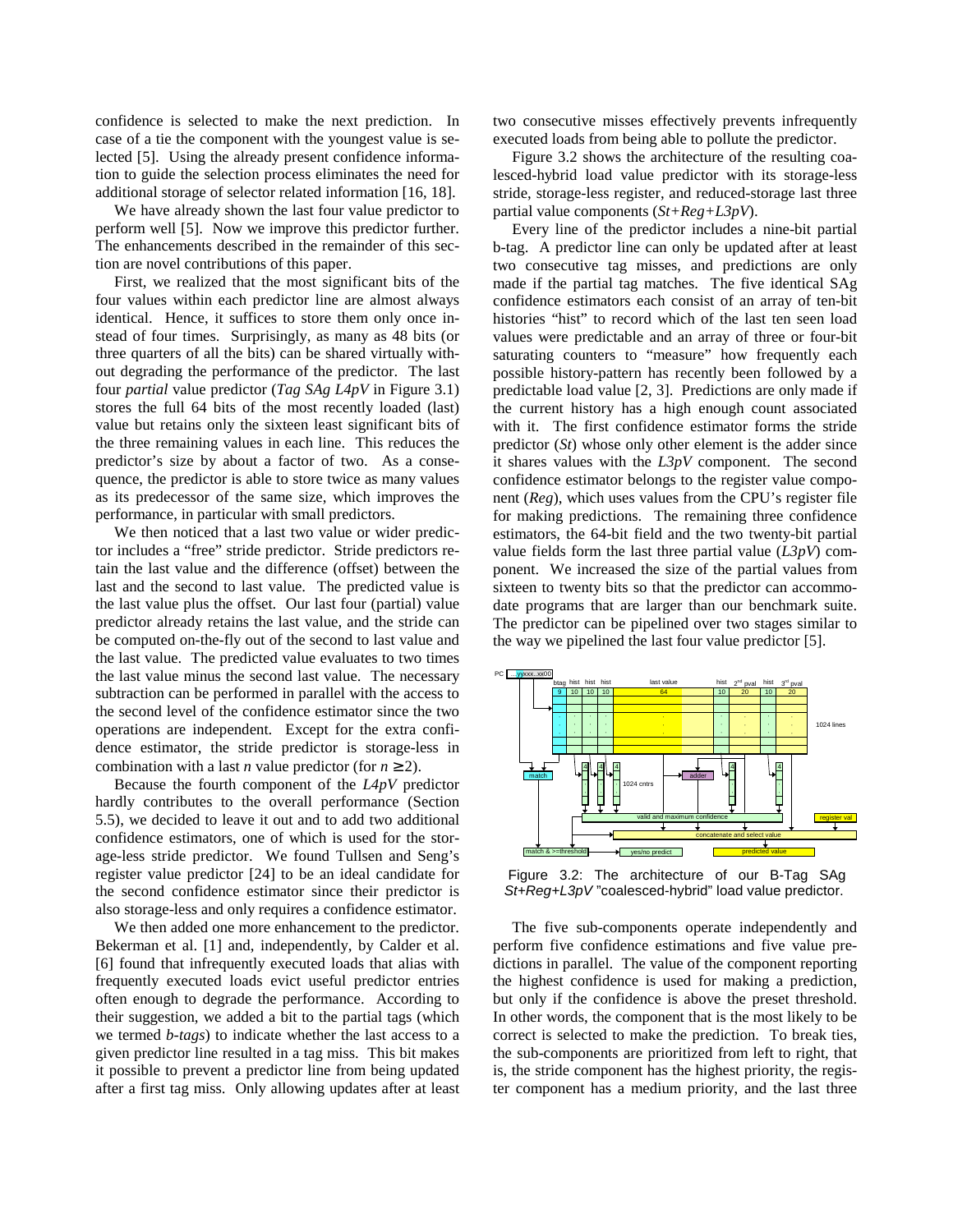value component has the lowest priority. Within the last three value component, the more recent values have a higher priority [5]. Changing the prioritization order among the three main components has virtually no effect on the speedup [2]. We use *St+Reg+L3pV* for no particular reason. The only minute performance difference we could detect is that prioritizing the *L3pV* component over the *Reg* component seems to be slightly disadvantageous.

When the predictor is updated, each component again makes a value prediction whose result is compared with the true load value. The confidence estimators are then updated based on the outcome of this comparison, i.e., the counters are incremented or decremented and a new bit is shifted into the history field. At the same time, the values within the *L3pV* component are passed on to the next "older" sub-component and the true load value is copied into the 64-bit last value field.

# **4. Evaluation Methods**

#### **4.1 Benchmarks**

We use the eight integer programs of the SPEC95 benchmark suite [21] with the provided reference input sets for our measurements. The executables were compiled using DEC GEM-CC with the highest optimization level "*-migrate -O5 -ifo*". The performed optimizations include common sub-expression elimination, split lifetime analysis, code scheduling, nop insertion, code motion and replication, loop unrolling, software pipelining, local and global inlining, inter-file optimization, etc. The binaries are statically linked to allow the linker to perform additional optimizations that reduce the number of runtime constants that are loaded during execution. These optimizations include most of the optimizations that OM [23] performs. The few floating point load instructions contained in the binaries are included in our measurements, loads to the zero-registers are ignored, and load immediate instructions are not taken into account since they do not access the memory and therefore do not need to be predicted. Table 4.1 summarizes information about the eight benchmark programs.

Due to the detail of our simulations, each program is only executed for 300 million committed instructions on the simulator after having skipped over the initialization code in "fast-execution" mode. This fast-forwarding is important when only a section of a program's execution is simulated because the initialization part of programs is often not representative of the general program behavior [16]. The leftmost column of Table 4.1 shows the number of instructions that were skipped to reach representative code sections. The numbers were found by trial and error. *gcc* is simulated for 334 million committed instructions without skipping any instructions since this amounts to the full compilation of the *varasm* input-file.

| Information about the eight SPECint95 Benchmark Programs |                |     |         |            |           |                     |  |  |  |
|----------------------------------------------------------|----------------|-----|---------|------------|-----------|---------------------|--|--|--|
|                                                          | million instrs |     | percent | base       | L1 load   | L <sub>2</sub> load |  |  |  |
| program                                                  | skipped simul. |     | loads   | <b>IPC</b> | miss-rate | miss-rate           |  |  |  |
| compress                                                 | 5600           | 300 | 17.8%   | 1.34       | 11.7%     | 6.2%                |  |  |  |
| qcc                                                      | O              | 334 | 23.9%   | 1.51       | 2.4%      | 6.4%                |  |  |  |
| qo                                                       | 7000           | 300 | 24.0%   | 1.41       | 1.6%      | 15.7%               |  |  |  |
| ijpeg                                                    | 2000           | 300 | 16.5%   | 1.50       | 2.3%      | 65.2%               |  |  |  |
|                                                          | 5000           | 300 | 28.8%   | 1.91       | 4.1%      | 0.7%                |  |  |  |
| m88ksim                                                  | 2000           | 300 | 20.7%   | 1.26       | $0.1\%$   | 11.2%               |  |  |  |
| perl                                                     | 1000           | 300 | 31.2%   | 1.57       | $0.0\%$   | 46.9%               |  |  |  |
| vortex                                                   | 7000           | 300 | 23.7%   | 2.92       | 2.2%      | 12.0%               |  |  |  |
| average                                                  |                |     | 23.3%   | 1.68       | 3.1%      | 20.5%               |  |  |  |

Table 4.1: The first two columns show the number of skipped and the number of simulated instructions for the eight SPECint95 programs, respectively. The third column lists the percentage of simulated instructions that are loads. The base IPC denotes the instructions per cycle that our baseline processor achieves on the eight program sections. The last two columns give the L1 data-cache and the L2 cache load miss-rates.

In spite of the high optimization level and good register allocation, almost every forth instruction executed by these programs is a load. With an average IPC of 1.7, this amounts to one executed load instruction every 2.6 cycles. With the exception of *compress*, the benchmark programs do not have high L1 data-cache load miss-rates, making it difficult for a load value predictor to be effective.

The left half of Table 4.2 shows the number of load sites that contribute the given quantiles (percentages) of executed loads. Clearly, only relatively few load sites contribute most of the executed loads, implying that even small value predictors should be able to capture the majority of the executed loads.

The right half of Table 4.2 illustrates the load value predictability found in the simulated sections of the eight benchmark programs. Register predictability "reg" indicates how often the target register of a load instruction already contains the value that the load is about to fetch. Last value predictability "lv" shows how often a load fetches a value that is identical to the previous value fetched by the same load instruction. Stride predictability "st2d" reflects how often a value is loaded that is identical to the last value plus the difference between the last and the second to last value fetched by the same load instruction. Last four value predictability "l4v" indicates how often a value is loaded that is identical to any one of the last four values fetched by the same load. Finally, finite context method predictability "fcm" shows how often a value is loaded that is identical to the value that followed the last time the same sequence of last four values was encountered (modulo a hash function). Note that, unlike reg, lv, st2d, and l4v, the fcm predictability is implementation specific, i.e., it depends on the hash function.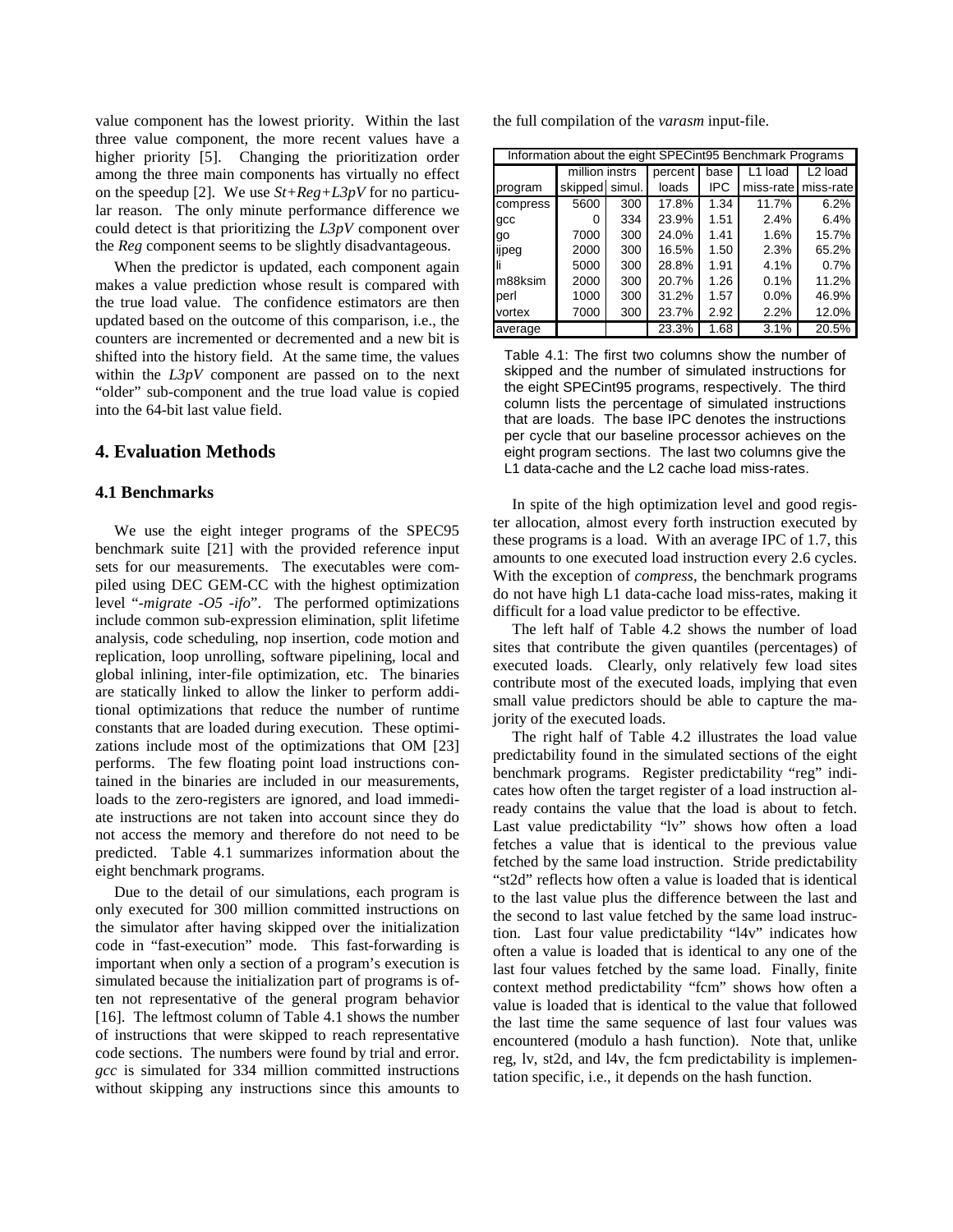| SPECint95 Quantile and Predictability Information |       |                             |                               |     |      |      |                  |      |      |
|---------------------------------------------------|-------|-----------------------------|-------------------------------|-----|------|------|------------------|------|------|
|                                                   |       | load sites that account for | load value predictability (%) |     |      |      |                  |      |      |
| program                                           | Q100  | Q99                         | Q90                           | Q50 | reg  | l٧   | st <sub>2d</sub> | l4v  | fcm  |
| compress                                          | 62    | 35                          | 28                            | 9   | 13.0 | 40.7 | 64.0             | 41.5 | 34.6 |
| gcc                                               | 34345 | 14135                       | 5380                          | 870 | 19.9 | 48.5 | 49.8             | 65.6 | 51.9 |
| go                                                | 9619  | 3868                        | 1719                          | 263 | 9.4  | 46.3 | 48.1             | 64.5 | 44.8 |
| ijpeg                                             | 2757  | 379                         | 184                           | 53  | 9.8  | 47.5 | 48.1             | 55.1 | 42.8 |
|                                                   | 419   | 237                         | 120                           | 43  | 11.7 | 35.4 | 41.2             | 52.4 | 62.2 |
| m88ksim                                           | 747   | 537                         | 199                           | 25  | 49.3 | 82.3 | 85.0             | 88.2 | 84.3 |
| perl                                              | 1437  | 225                         | 167                           | 44  | 20.0 | 50.7 | 51.4             | 80.6 | 70.6 |
| vortex                                            | 1973  | 958                         | 355                           | 55  | 16.4 | 65.7 | 66.3             | 79.9 | 69.4 |
| average                                           | 6420  | 2547                        | 1019                          | 170 | 18.7 | 52.1 | 56.7             | 66.0 | 57.6 |

Table 4.2: The four quantile columns show the fraction of load sites that contribute the given percentage of executed loads. For example, Q50 lists the number of most frequently executed load sites that account of 50% of the executed loads. Q100 shows the number of loads that are executed at least once. The five rightmost columns show the load value predictability in percent of executed loads found in each of the eight simulated program sections.

The predictability of the load instructions in all eight programs is quite high. On average, at least half of the executed load instructions are (theoretically) predictable using any method other than reg.

#### **4.2 Simulation Architecture**

All our measurements are performed on the DEC Alpha AXP architecture [7] using the AINT simulator [14] with a cycle-accurate out-of-order back-end, which is configured to emulate a high-performance microprocessor similar to the DEC Alpha 21264 [10]. In particular, the simulated four-way superscalar CPU has a 128-entry instruction window, a 32-entry load/store buffer, four integer and two floating point units, a 64kB two-way set associative L1 instruction-cache, a 64kB two-way set associative L1 data-cache, a 4MB unified direct-mapped L2 cache, a 4096-entry BTB, and a 2048-line hybrid gsharebimodal branch predictor. The modeled latencies are given in Table 4.3. The few operating system calls are executed but not simulated. Loads can only issue when all prior store addresses are known. The six functional units are fully pipelined and each unit can execute all operations in its class. Up to four load instructions are able to issue per cycle. This CPU represents our baseline.

To measure the speedup delivered by a load value predictor, the baseline CPU is augmented with the predictor in question and the performance is compared to the performance of the baseline processor. The pipelined load value predictions take place during the rename and issuestage in the instruction pipeline and have a two-cycle latency. Note that even predicted loads perform a normal memory access. As soon as that access completes, the load value predictor is updated with the true load value. No speculative update is performed at the time of prediction. Out-of-order updates and updates from wrong-path

loads are accurately modeled. Incorrect predictions may cause a conditional branch to transfer control to the wrong path.

| Operation               | Latency  |
|-------------------------|----------|
| integer multiply        | $8 - 14$ |
| conditional move        | 2        |
| other int and logical   |          |
| floating point multiply | 4        |
| floating point divide   | 16       |
| other floating point    | 4        |
| L1 load-to-use          |          |
| L2 load-to-use          | 12       |
| memory load-to-use      |          |

Table 4.3: The functional unit and memory access latencies (in cycles) used in our simulator.

Support for up to four predictor accesses per cycle (to match the issue-width of up to four loads per cycle) is provided by dividing all the predictors into four independent banks, as suggested by Gabbay and Mendelson [9]. Each bank can be thought of as an individual predictor one fourth the size. There is no communication between the banks, making it possible to operate them independently and in parallel. Our simulator mimics a processor that fetches naturally aligned instructions. Hence, all the load instructions that can possibly be fetched during the same cycle always go to distinct banks. To avoid conflicts between predictions and updates, updates are queued in a sixteen-entry FIFO queue (one per bank) and are dropped if the queue is full. The queue issues predictor updates at a rate of one per cycle as long as there are outstanding updates and the corresponding predictor bank is idle. The sixteen-entry update queues are large enough so that on average only 0.026% of all the updates have to be dropped due to a full queue.

# **5. Results**

The following subsections describe the results. In Section 5.1 predictors from the literature are compared performance-wise with our coalesced-hybrid predictor. Section 5.2 analyzes the contributions of our predictor's components to the overall performance. In Section 5.3 the coalesced-hybrid is compared to oracles. Section 5.4 investigates the size of the partial values and Section 5.5 studies the width of the last *n* value component. Due to space limitations, we are only able to show average speedup results over the eight benchmark programs.

#### **5.1 Comparison with Other Predictors**

This section compares the harmonic-mean speedups over SPECint95 of several well-performing predictors from the literature and our own. The seven predictors we consider are: a partially tagged bimodal last value predic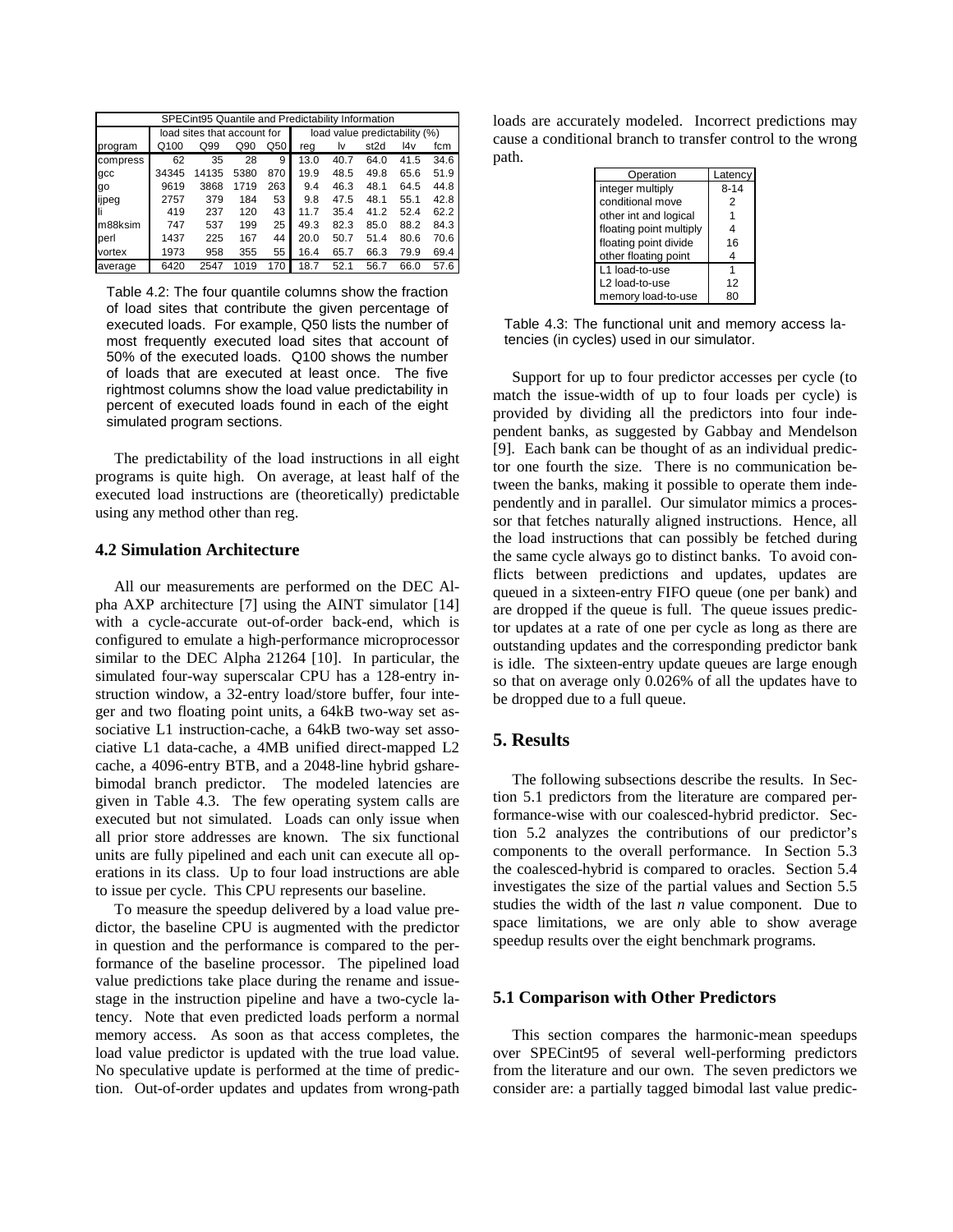tor (*LV*) [12], a partially tagged bimodal stride 2-delta predictor (*St2d*) [19], a partially tagged last distinct four value predictor (*LD4V*) [25] with an access-pattern-based bimodal confidence estimator, a hybrid between a *LD4V* and a stride predictor (*LD4V*+*St*) [25], a partially tagged SAg last four value predictor (*L4V*) [5], our coalescedhybrid (*St+Reg+L3pV*), and a partially tagged bimodal hybrid of a stride 2-delta and a finite context method predictor (*St2d*+*FCM*) [18]. The performance of the individual components of our hybrid is discussed in the next section.

Since the predictors vary greatly in their architectures and complexities, they cannot be scaled to be of identical size. Consequently, we can only compare predictors of similar sizes. In their base configurations, the seven predictors require between 19 and 31.5 kilobytes of state, which we believe to be a realistic size for a first generation load value predictor. From these base-configurations we created two additional configurations for each predictor, a smaller one by quartering the number of predictor lines and a larger one by quadrupling the number of predictor lines. The three size-ranges and the corresponding predictor sizes are shown in Table 5.1. The table gives the amount of state for a re-fetch architecture. For a reexecute architecture, some of the predictors require a little less state because the saturating counters are smaller. The *FCM* predictor and the access-pattern-based confidence estimator of the *LD4V* predictor require large secondlevel tables that are not suitable for splitting into multiple predictor banks. Hence we only show amounts for nonbanked *FCM* and *LD4V* sizes in the table.

| Predictor-Size in Kilobytes of State |       |      |       |  |  |  |  |
|--------------------------------------|-------|------|-------|--|--|--|--|
|                                      | small | base | large |  |  |  |  |
| LV                                   | 4.8   | 19.0 | 76.0  |  |  |  |  |
| St <sub>2d</sub>                     | 5.8   | 23.0 | 92.0  |  |  |  |  |
| LD4V                                 | 12.3  | 25.0 | 76.0  |  |  |  |  |
| LD4V+St                              | 12.4  | 25.6 | 78.5  |  |  |  |  |
| 14V                                  | 12.8  | 27.0 | 84.0  |  |  |  |  |
| St+Reg+L3pV                          | 15.1  | 30.4 | 91.5  |  |  |  |  |
| St2d+FCM                             | 19.9  | 31.5 | 78.0  |  |  |  |  |

Table 5.1: The amount of state (in kilobytes) required by each of the seven predictors' three configurations.

All the predictors are parametrizable in several dimensions and need to be configured to work well. To determine the setting that yields the highest speedup with our simulated CPU, we performed a detailed parameter space evaluation for all the predictors. *St2d+FCM* allows for many different ways of distributing the state over the two components. We performed a limited study to find a distribution that works quite well: 1024 lines for the stride 2 delta component and the first level of the *FCM* component, and 2048 lines in the second level of the *FCM* [2]. Table 5.2 shows the base-configurations of the seven predictors.

| <b>Base Predictor Configurations</b> |            |           |        |          |            |     |          |     |     |     |
|--------------------------------------|------------|-----------|--------|----------|------------|-----|----------|-----|-----|-----|
|                                      | conf.      | predictor | tag    | hist     | re-execute |     | re-fetch |     |     |     |
|                                      | estim.     | lines     | bits I | bits top |            | thr | pen      | top | thr | pen |
| LV                                   | <b>Bim</b> | 2048      | 8      | -        | 8          | 5   |          | 16  | 10  | 15  |
| St <sub>2d</sub>                     | <b>Bim</b> | 2048      | 8      | -        | 8          | 5   |          | 16  | 12  | 12  |
| LD4V                                 | acBim      | 512       | 8      | -        | 8          | 3   | 2        | 16  | 14  | 9   |
| LD4V+St                              | acBim      | 512       | 8      | -        | 8          |     | 2        | 16  | 13  | 10  |
| L <sub>4</sub> V                     | SAg        | 512       | 8      | 10       | 8          |     | 4        | 16  | 14  | 11  |
| St+Reg+L3pV                          | SAg        | 1024      | $1+8$  | 10       | 8          |     | 2        | 16  | 14  | 9   |
| St2d+FCM                             | <b>Bim</b> | 1024/2048 | 8      |          | 8          | 5   |          | 16  | 15  | 11  |

Table 5.2: The base-configurations of the seven predictors. Except in the coalesced-hybrid, strides are stored as eight-bit signed values. The coalescedhybrid only stores the full 64 bits of the last value and the least significant twenty bits of the other two values. The counter top (top) represents the highest value that the saturating counters can reach plus one. The lowest reachable value is zero. Predictions are made if the selected counter's value is at or above the given threshold (thr). If a component's prediction is correct, the corresponding counter is incremented by one and a one is shifted into the SAg history pattern, otherwise the counter is decremented by the given penalty ( $pen$ ) and a zero is shifted into the history.

All the predictors are configured to work as well as possible in their base-configuration (19 to 31.5 kilobytes of state). Except for the number of predictor lines, the same parameters are used with the other two predictor sizes and no search for the optimal setting is performed. We use this approach to mimic what would happen if programs that are much larger or much smaller than the SPECint95 programs were run on these predictors. The intuition is that a larger program performs similarly on a load value predictor to a smaller program on a proportionately smaller version of the same predictor. Note that the number of lines in the second level of the *FCM* is held constant when increasing and decreasing the size of the *St2d+FCM* predictor.

Figure 5.1 and Figure 5.2 present the harmonic-mean speedups of the seven predictors with a re-execute and a re-fetch misprediction recovery mechanism, respectively. Three speedup results are shown for each predictor corresponding to the three predictor sizes.

Our coalesced-hybrid (*St+Reg+L3pV*) outperforms the other predictors both with a re-fetch and a re-execute misprediction recovery policy. Its re-fetch speedup even exceeds the other predictors' re-execute speedup in the smallest size-range and comes close in the two larger size-ranges. With only one exception in case of reexecute, the performance of the smallest coalesced-hybrid configuration (requiring fifteen kilobytes of state) surpasses the performance of the other predictors, including the ones from the largest size-range that require five to six times as much state. This clearly shows that hybrid predictors do not necessarily have to be large to perform well and that coalescing the components in a hybrid predictor is a very effective technique to save state.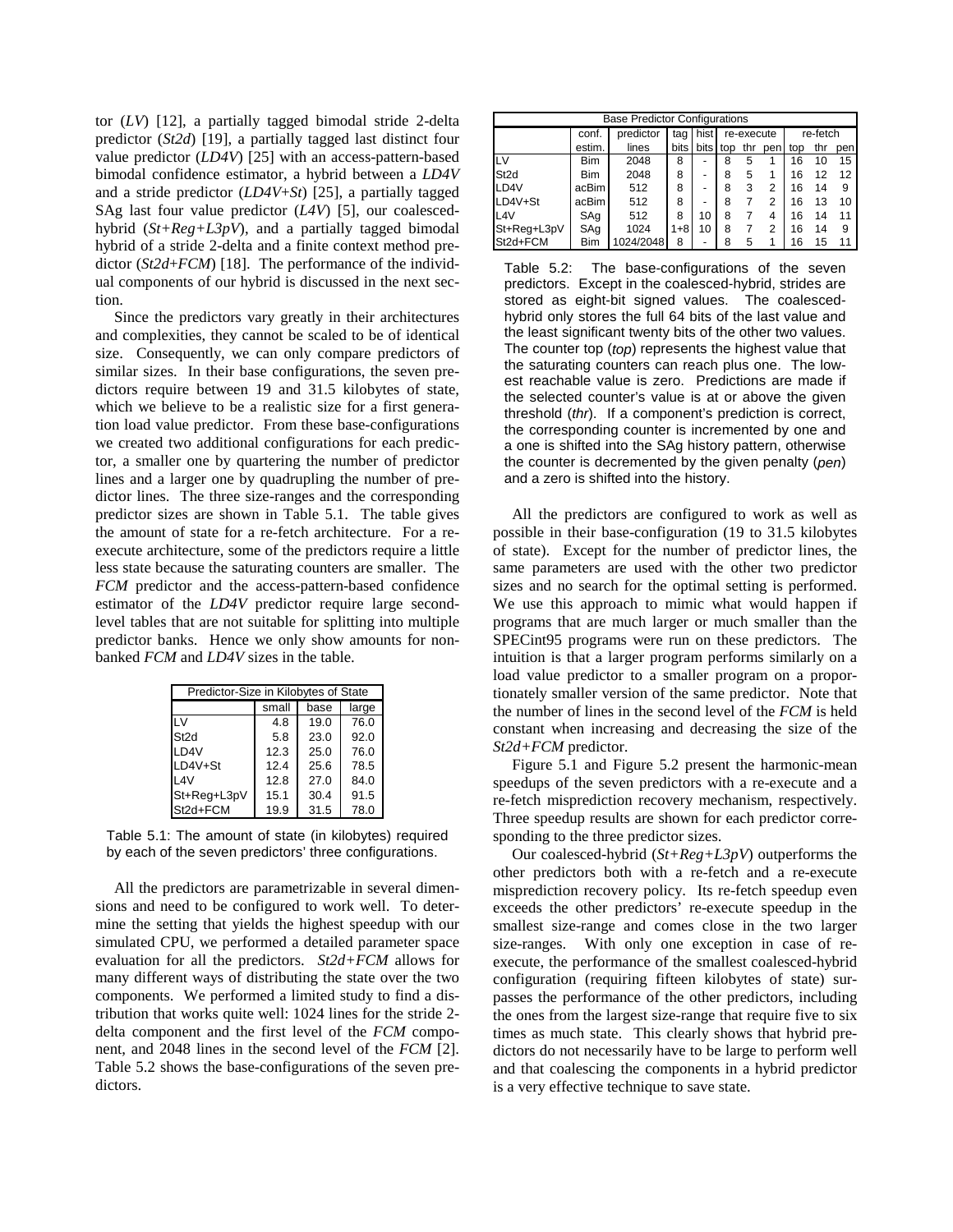The good re-fetch speedup of our predictor is encouraging, in particular because it allows microprocessor designers to use the already existing branch misprediction hardware to recover from value mispredictions, which makes it less urgent to design and add a processor core that is capable of re-execution.



Figure 5.1: The re-execute speedup of several predictors for three size-ranges.



Figure 5.2: The re-fetch speedup of several predictors for three sizes ranges.

The performance of our predictor is certainly a result of a combination of factors, such as the b-tags, the inclusion of the register predictor, the SAg confidence estimators, and the incorporation of storage saving techniques. Nevertheless, the storage reduction is probably the key factor. For comparison purposes, we built all possible hybrids between a last value, a stride 2-delta, a finite context method, a last four value, and a register predictor with SAg confidence estimators. However, none of these predictors are able to reach the performance of the similarly sized coalesced-hybrid [2].

Note that the performance of some of the *LD4V+St* predictor actually decreases with re-fetch when increasing the predictor size. Investigating this phenomenon revealed a somewhat surprising result. As it turns out, the smallest configuration of the affected predictor suffers significantly from aliasing. The confidence estimator detects this problem and prohibits the affected lines from making predictions. Consequently, the predictor only attempts relatively few predictions, which is reflected in its low performance compared to the other predictors. The larger configurations suffer less from aliasing and the confidence estimator consequently allows more predictions to take place. Unfortunately, it also allows significantly more incorrect predictions, which more than offset the benefit of the additional correct predictions. Hence, the overall performance decreases as the predictor becomes larger.

Among the predictors of a given size-range, the predictors with more components have fewer lines (i.e., are shorter) than the single-component predictors and are consequently more likely to experience capacity problems, in particular in the smallest configuration. The effect of the resulting aliasing can be seen in the two figures. The performance difference between the small and the base configuration is significantly larger with the multi-component predictors (*L4V*, *LD4V*, and *LD4V+St*) than with the other predictors. However, the coalescedhybrid has more components than the *L4V* and the *LD4V* predictors, yet it is not affected as much by detrimental aliasing since the high degree of coalescing allows it to have twice the number of predictor lines (Section 3), which alleviates the capacity problem.

#### **5.2 Component Contributions**

To evaluate how much the individual components of the coalesced-hybrid contribute to the overall performance, we measured the speedup delivered by the hybrid's three main components in isolation, in pairs, and when all of them are used together. Figure 5.3 shows the results.

As expected, using all three components yields the highest speedup and using only one component results in the lowest speedup both for re-fetch and re-execute.

Among the component pairs, *Reg+L3pV* performs best. Its performance is close enough to the performance delivered when all three components are combined that leaving the stride predictor out of the coalesced-hybrid may result in a more cost-effective implementation, in particular if the subtraction that is required by the stride component compromises the cycle time.

To better analyze the speedup contributions, we used the seven configurations shown in Figure 5.3 as a set of seven equations and solved them for the distinct speedup contributions and overlaps. The result is depicted in the two Venn-diagrams in Figure 5.4. The total of the displayed percentages (i.e., one hundred percent) corresponds to the coalesced-hybrid's harmonic mean speedup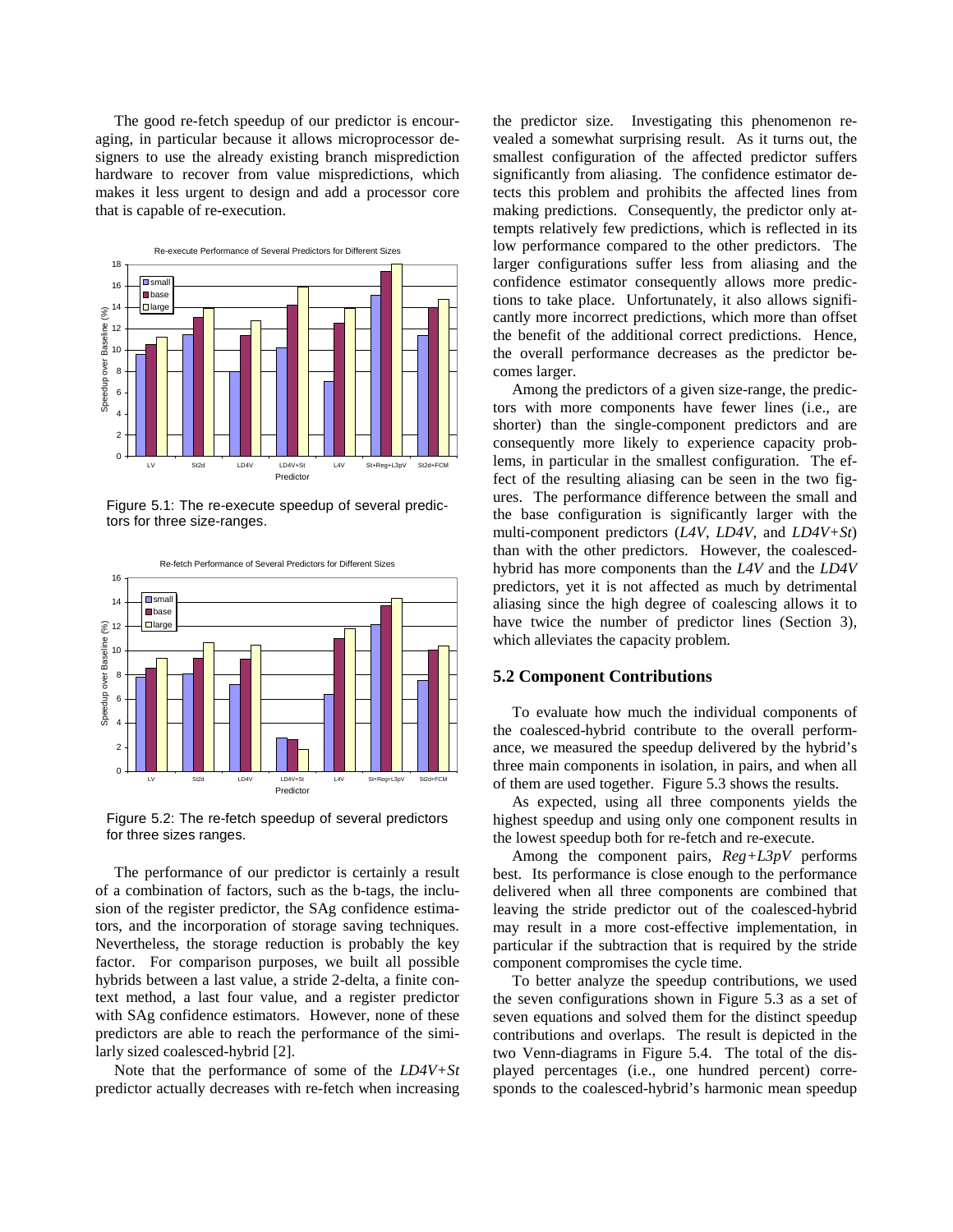over the baseline processor (13.7% for re-fetch and 17.4% for re-execute).



Figure 5.3: The performance of the coalesced-hybrid when disabling any combination of zero, one, or two of its three main components. A disabled component cannot be selected for making predictions and hence serves no purpose other than possibly providing shared state for some other component. Only the enabled components' names are given.



Figure 5.4: Venn-diagrams showing the overlap and the individual speedup contributions of the three main predictor components.

The re-fetch Venn-diagram, for example, shows that the *St* component provides 2% of the total speedup that cannot be delivered by either one of the other two components. Similarly, *Reg* contributes 10% and *L3pV* 12% to the total speedup that none of the other components can provide. These are the three speedup contributions that are unique to the three components. The remaining four contributions are shared. The *St* and the *L3pV* component provide 33% of shared speedup, meaning that either one of the two components needs to be present to provide this contribution, but the contribution does not increase if both components are used. *L3pV* and *Reg* add 6% of shared speedup. The shared speedup between *St* and *Reg* is 3%. Finally, the contribution that is shared among all three components is 34%.

Approximately a third of the speedup can be delivered

by any one of the three components and another third by either the stride or the last three partial value component. More importantly, 12% to 15% of the speedup can only be provided by the *L3pV* component and 10% to 12% only by the register component. The stride component, on the other hand, delivers only 2% to 7% of speedup that cannot be attained by either one of the other two components. The intersection of the register predictor with the other two components is relatively small, indicating that the *Reg* component is able to predict a rather distinct set of loads. This observation is consistent with the results from Figure 5.3, which show that the register component by itself does not perform very well but makes a strong combination with the *L3pV* component exactly because it can predict important loads that the *L3pV* predictor cannot. Note that we did not use profiling to change the register allocation, which can significantly improve the performance of the *Reg* predictor [24], yet we already obtain a substantial benefit from including a register value predictor in our hybrid.

It is surprising that the *Reg* predictor, which performs poorly when used by itself, complements the *L3pV* component significantly better than the *St* predictor with its good individual performance. This illustrates the importance of detailed component analyses to find cooperative components for building hybrids and that unconventional predictors with a poor individual performance can make a valuable addition to a hybrid predictor.

#### **5.3 Comparison with Oracles**

This section compares the coalesced-hybrid with versions of itself that contain oracles to demonstrate how much of the existing performance potential the predictor can reap.

The first predictor (*no-oracle*) in Figure 5.5 represents the coalesced-hybrid in its conventional and implementable form as described in Section 3. It does not include an oracle. The first oracle (*ce/sel-oracle*) represents the same predictor except it incorporates a perfect confidence estimator and a perfect selector. This means that, whenever possible, the component that will make a correct prediction is selected and forced to make a prediction. If no such component exists, no prediction is attempted. Therefore, this oracle never makes a misprediction. The second oracle (*all-oracle*) simply predicts every executed load instruction with the correct value. There are no mispredictions and, as opposed to *ce/sel-oracle*, this oracle never decides not to make a prediction. Figure 5.5 shows the speedups delivered by the oracle-less predictor and the two oracles.

A perfect confidence estimator in combination with a perfect selector (*ce/sel-oracle*) results in a significant increase in speedup over the conventional predictor (*nooracle*). A more detailed analysis revealed that both the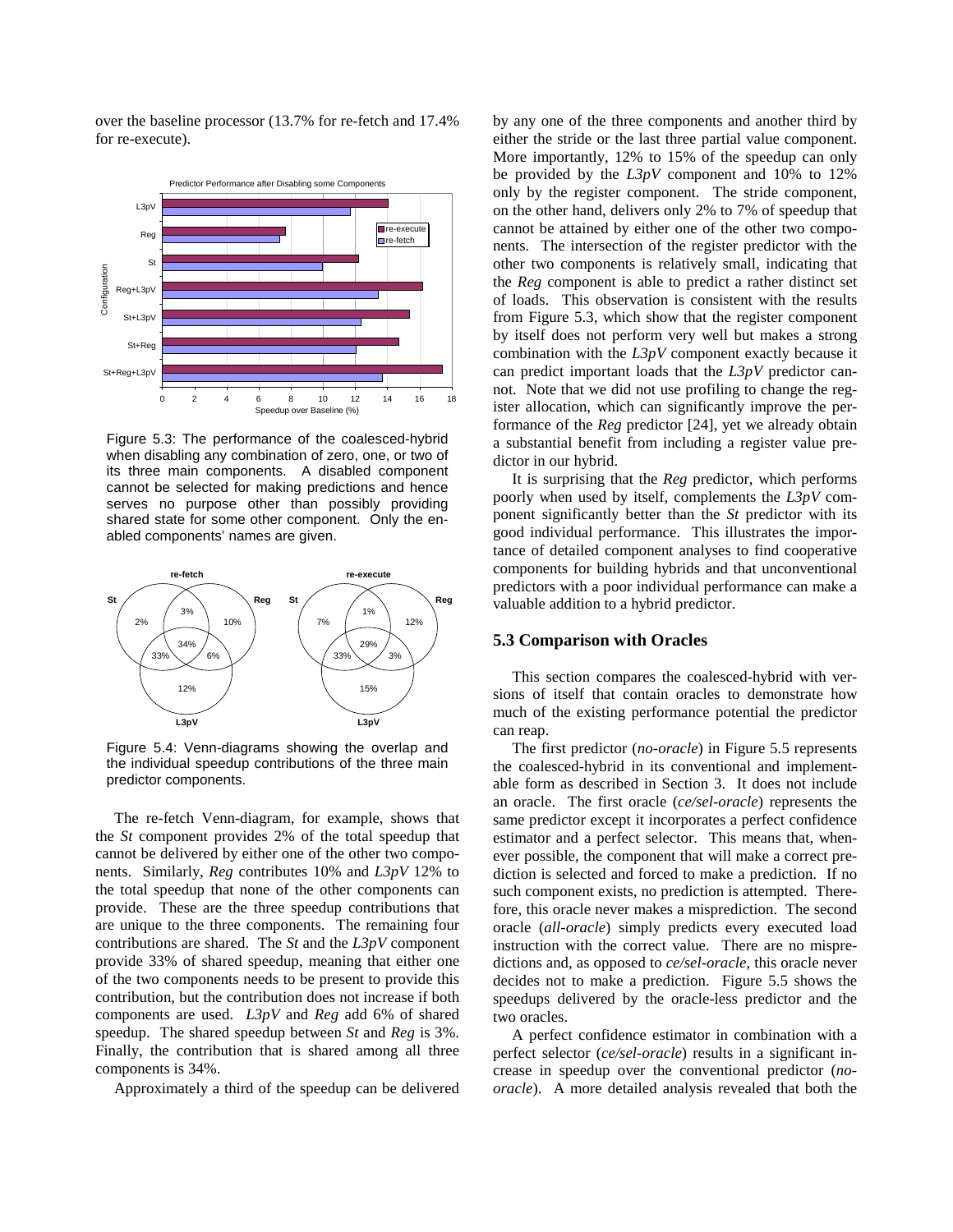selection mechanism and the confidence estimator (CE) of the no-oracle predictor are far from perfect [2]. In particular, the coalesced-hybrid's imperfect CE is rather conservative and inhibits a considerable number of predictions that would be correct. The CE setting that was used is the result of a global optimization and yields one of the highest possible speedups. Hence, trading off missing potentially correct predictions for reducing the number of incorrect predictions must be advantageous in the modeled CPU. Overall, the coalesced-hybrid's confidence estimator and selector (*no-oracle*) are able to reap 49% to 63% of the theoretically possible speedup (*ce/sel-oracle*) for this predictor.



Figure 5.5: Re-fetch and re-execute speedups of the coalesced-hybrid with different degrees of perfect knowledge.

A comparison with the perfect load value predictor (*all-oracle*), however, shows that there is still significant potential for improvement left. Our predictor only yields 25% to 31% of the speedup that can theoretically be attained with load value prediction. Comparing the *alloracle* with the *ce/sel-oracle* shows that the coalescedhybrid only contains the necessary information to reach about half the possible speedup. This large gap suggests significant opportunity for new and different prediction methods to improve the performance beyond that of existing methods. It is, however, unclear how much of the remaining performance potential can be realized because the fraction of unpredictable loads is unknown.

# **5.4 Partial Value Size**

To determine the number of bits that can be shared among the sub-components of the last three partial value predictor without overly impacting its performance, we present Figure 5.6. It shows the speedup of the coalescedhybrid with varying number of bits in the partial value fields.



Figure 5.6: The speedup of the coalesced-hybrid when the number of bits in the partial values is varied.

The predictor performs well even with very short partial values. Unfortunately, this is mostly because the performance of the last value and the register component is independent of the size of the partial values.

Nevertheless, a performance increase can be observed between eight and fourteen-bit partial values. Fourteenbit values appear to capture a substantially larger fraction of the occurring values in the SPECint95 programs than eight-bit values. At the same time fourteen bits are enough to handle the majority of (predictable) values since further increasing the number of bits in the partial values does not result in additional speedup. We use twenty bits to be safely on the upper plateau and to be able to accommodate programs that are larger than the SPECint95 programs.

The performance fluctuations above fourteen bits stem from changes in the dynamic behavior of the confidence estimators and the selector, whose operation is influenced by the varying predictability of the longer partial values.

We also tried adding valid bits to the two partial value fields to indicate whether the concatenation of the last value's 44 most significant bits with the twenty-bit partial value yields the correct 64-bit value, thus allowing only "valid" components to make a prediction. As it turns out, the confidence estimator already keeps track of this information and the valid bits are superfluous.

We further tried using twenty-bit signed offsets that had to be added to the shared 44 most significant bits. However, this increased the complexity of the predictor and resulted in poorer performance than using twenty-bit unsigned values that only have to be concatenated with the shared bits.

#### **5.5 Predictor Width**

Figure 5.7 is presented to determine how wide the last *n* partial value component should be. It shows the per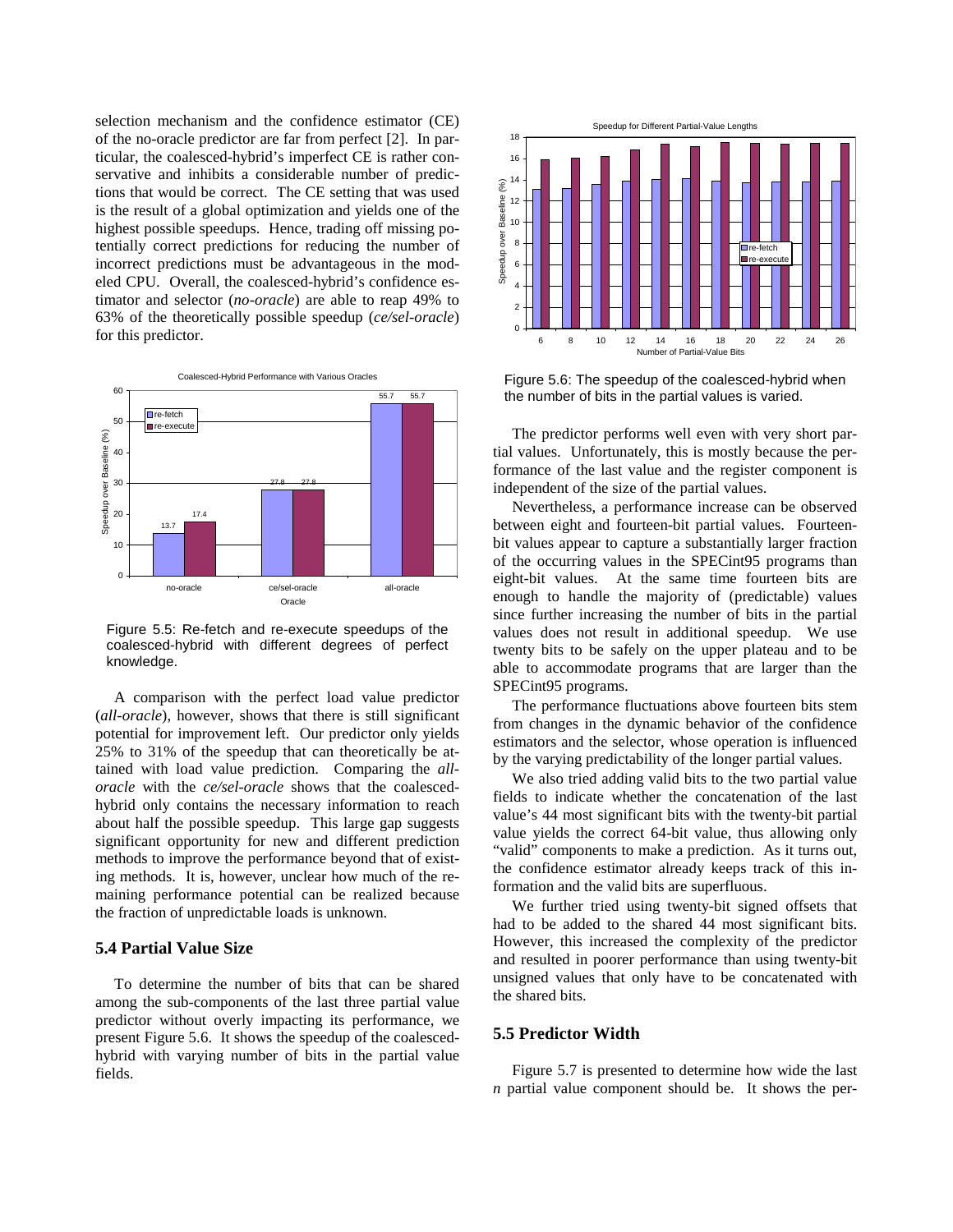formance of the coalesced-hybrid when the number of last value components is varied.



Figure 5.7: The speedup of the coalesced-hybrid for different last  $n$  partial value component widths.

Clearly, retaining three last values per line is sufficient to reap almost all the potential. This result is particularly surprising because the predictors used in the figure are not scaled to the same size but become larger as the width increases. Note that this result indicates that hybridization is more important than making the predictor's components wider to improve the performance [5].

The performance fluctuations (e.g., *L5pV*'s re-fetch performance is marginally lower than *L4pV*'s) are due to negative interference between the predictor's components.

### **6. Summary and Conclusions**

This paper includes a detailed performance evaluation of the components of a hybrid load value predictor and describes two powerful state reduction techniques that allowed us to design a very effective hybrid that requires only a small amount of state.

Our study of a three component hybrid (with a stride, a register value, and a last three partial value predictor) shows that different components can exploit different kinds of load value locality and that they contribute independently to the overall performance.

The study further shows that care must be taken when selecting components for a hybrid because some predictors with a poor individual performance can make a more valuable addition to a hybrid than other predictors with a good individual performance. To identify components that complement each other well, performance analyses are most likely unavoidable.

To reduce the often large storage requirement of hybrid predictors, we devised two storage reduction techniques that decrease the amount of state required by a last *n* value and a stride predictor by a factor of two or more.

We achieve this saving by having the last *n* value component provide all the information that the stride component needs, making the latter storage-less. In addition, the size of the last *n* value predictor is reduced by sharing most of the bits among the *n* values in each predictor line, i.e., by storing compressed values. Both techniques result in a substantial decrease in predictor size virtually without impacting the performance.

The hybrid load value predictor we designed incorporates such a storage-less stride and a reduced-storage last three value predictor as well as a storage-less register value predictor. Cycle-accurate pipeline-level simulations of a four-way superscalar out-of-order CPU with many different load value predictors show that our predictor outperforms other predictors by fifteen to fifty percent over a large range of sizes. In the smallest configuration we investigated, which requires fifteen kilobytes of state, our coalesced-hybrid yields a speedup with a re-fetch and with a re-execute misprediction recovery mechanism that surpasses the speedup of other predictors from the literature, some of which are six times as large.

We believe that a large fraction of the value locality found in short load value sequences has been captured. However, it remains an open research question whether longer sequences contain significant additional predictability and how much of it can be extracted efficiently using existing and new prediction techniques. In future work we will investigate how approaches like the finite context method can be incorporated into our predictor to exploit even more of the existing load value locality.

# **Acknowledgments**

This work was supported in part by the Hewlett Packard University Grants Program (including Gift No. 31041.1). We would like to especially thank Tom Christian for his support of this project and Dirk Grunwald and Abhijit Paithankar for providing and helping with the cycle-accurate simulator.

# **References**

- [1] M. Bekerman, S. Jourdan, R. Ronen, G. Kirshenboim, L. Rappoport, A. Yoaz, U. Weiser. "Correlated Load-Address Predictors". *26th International Symposium on Computer Architecture*. May 1999.
- [2] M. Burtscher. *Improving Context-Based Load Value Prediction*. PhD Dissertation, University of Colorado at Boulder. April 2000.
- [3] M. Burtscher, B. G. Zorn. *Load Value Prediction Using Prediction Outcome Histories*. Technical Report CU-CS-873-98, University of Colorado at Boulder. October 1998.